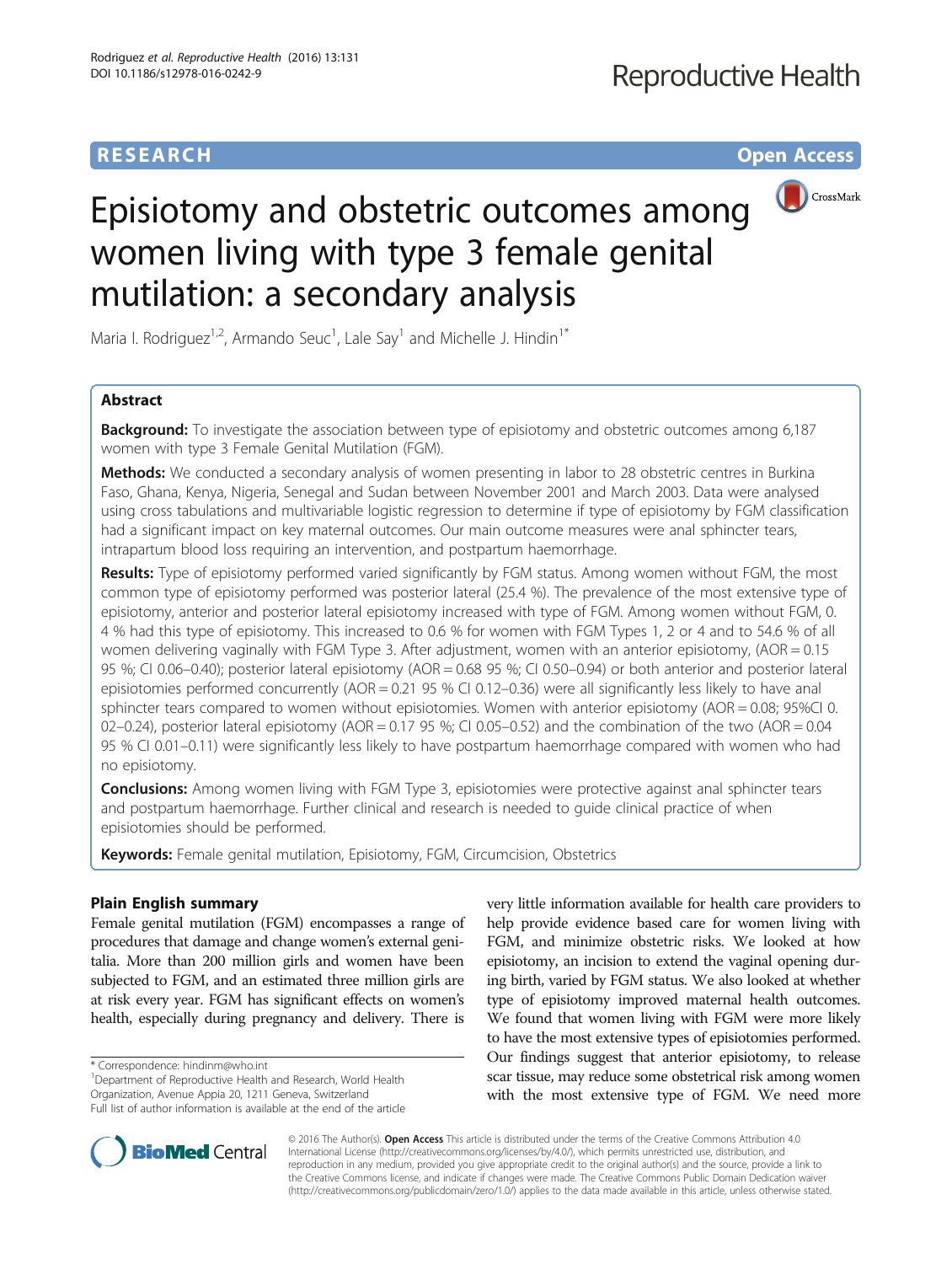<span id="page-1-0"></span>information to help women and providers decide when is the best time to provide defibulation during pregnancy.

## Background

Female Genital Mutilation (FGM) includes a range of procedures involving partial or total removal of the external female genitalia for non-therapeutic reason [\[1](#page-6-0)]. The World Health Organization (WHO) has defined four types of FGM (Table 1). The procedures performed vary by country, and range from partial or total removal of the clitoris (Type 1) to narrowing of the vaginal opening by the removal and suturing of the labia (Type 3). Type 4 consists of all other harmful procedures to the female genitalia for non-medical purposes, for example, pricking, piercing, incising, scraping and cauterisation.

The impact of FGM on obstetric outcomes has been investigated in several studies [\[2](#page-6-0)–[4](#page-6-0)]. Compared to women without FGM, women with FGM have an increased risk of episiotomy, caesarean delivery, haemorrhage, extended maternal hospital stay, infant resuscitation, and inpatient perinatal death [\[3\]](#page-6-0). The risk of adverse obstetric outcomes varies by FGM type, with the most extensive forms of FGM being associated with the greatest risk [[3](#page-6-0), [5](#page-6-0)]. Women with Type 3 FGM have been shown to have increased risk of episiotomy, caesarean delivery, postpartum haemorrhage and stillbirth [\[3\]](#page-6-0). There is an urgent need for evidence on how to minimize the negative perinatal consequences for women living with FGM [\[6, 7\]](#page-6-0). The majority of existing recommendations for obstetric practice in this population are based on expert opinion [\[6](#page-6-0)]. New guidelines from the WHO examine the evidence for optimizing the health care

Table 1 WHO classification of Female Genital Mutilation

Type I : Partial or total removal of the clitoris<sup>a</sup> and/or the prepuce (clitoridectomy)

Type Ia: Removal of the clitoral hood or prepuce only

Type Ib: Removal of the clitoris<sup>a</sup> with the prepuce

Type II: Partial or total removal of the clitoris<sup>a</sup> and the labia minora, with or without excision of the labia majora (excision)

Type IIa: Removal of the labia minora only

Type IIb: Partial or total removal of the clitoris<sup>a</sup> and the labia minora

Type IIc: Partial or total removal of the clitoris<sup>a</sup>, the labia minora and the labia majora

Type III: Narrowing of the vaginal orifice with creation of a covering seal by cutting and apposition the labia minora and/or the labia majora, with or without excision of the clitoris (infibulation)

Type IIIa: Removal and apposition of the labia minora

Type IIIb: Removal and apposition of the labia majora

Type IV: Unclassified

All other harmful procedures to the female genitalia for non-medical purposes, for example, pricking, piercing, incising, scraping and cauterisation

<sup>a</sup>When total removal of the clitoris is reported, it refers to the total removal of the glans of the clitoris

management of women living with FGM [\[8\]](#page-6-0). Topics included reflect a broad range of health care needs including: female sexual health, mental health, information & education needs for women and providers, as well as defibulation. Improved data to guide defibulation practices was identified as a research priority by the WHO.

The scar tissue from FGM, in particular with Type 3, narrows the vaginal introitus, and is thought to increase the risk for obstructed labour and extensive perineal lacerations [\[9](#page-6-0), [10](#page-6-0)]. Prolonged labour is a risk factor for postpartum haemorrhage [[11](#page-6-0)]. Anterior episiotomy (or defibulation) to release the scar tissue is commonly performed, but when a circumcised woman presents in labour, the optimal type of episiotomy and time to perform it is not known. Performing the procedure early in labour requires anesthesia, and may increase risk of intrapartum bleeding, as the incision would be irritated by subsequent cervical exams. [\[9](#page-6-0)] Delaying the procedure until immediately prior to delivery may increase the risk of postpartum haemorrhage due to obstructed labour.

Episiotomy is the surgical enlargement of the vaginal opening due to a perineal incision [[5, 12\]](#page-6-0). Seven different types of episiotomies are reported in the literature, although only anterior, mediolateral and midline posterior are commonly used [\[13](#page-6-0)]. Among women without FGM, anterior, mediolateral and midline posterior episiotomies are typically performed. A posterior lateral episiotomy may also be referred to as a "J-shaped" episiotomy [\[13\]](#page-6-0). Anterior episiotomy, or defibulation, is the opening of the scar associated with FGM, most commonly used with women living with FGM Type 3 [\[13\]](#page-6-0). It is frequently performed during labour, to allow for cervical exams and to prevent obstructed labour [[14, 15](#page-6-0)]. Anterior episiotomy may be performed alone, or in combination with midline posterior or posterior lateral episiotomies. A provider may choose to only perform a midline posterior or posterior lateral episiotomy as well, to avoid incising the scar tissue anteriorly. The decision of what type of episiotomy to perform is typically based on provider training and preference. Episiotomy is not without risks: it is associated with increased risk of pain, perineal trauma (extensive lacerations), need for suturing, and healing complications [\[12](#page-6-0)]. It is likely that the more extensive the episiotomy performed, the greater the risk of maternal harm.

There is scant evidence to guide episiotomy practice among women living with FGM [[6, 16](#page-6-0)]. All existing guidelines are based on expert opinion with respect to episiotomy practice and FGM. The Royal College of Obstetricians and Gynaecologists recommends that intrapartum episiotomy in women with FGM be performed if inelastic scar tissue prevents progress. In general, existing guidelines advise a low threshold for performing episiotomy, despite the absence of studies on the real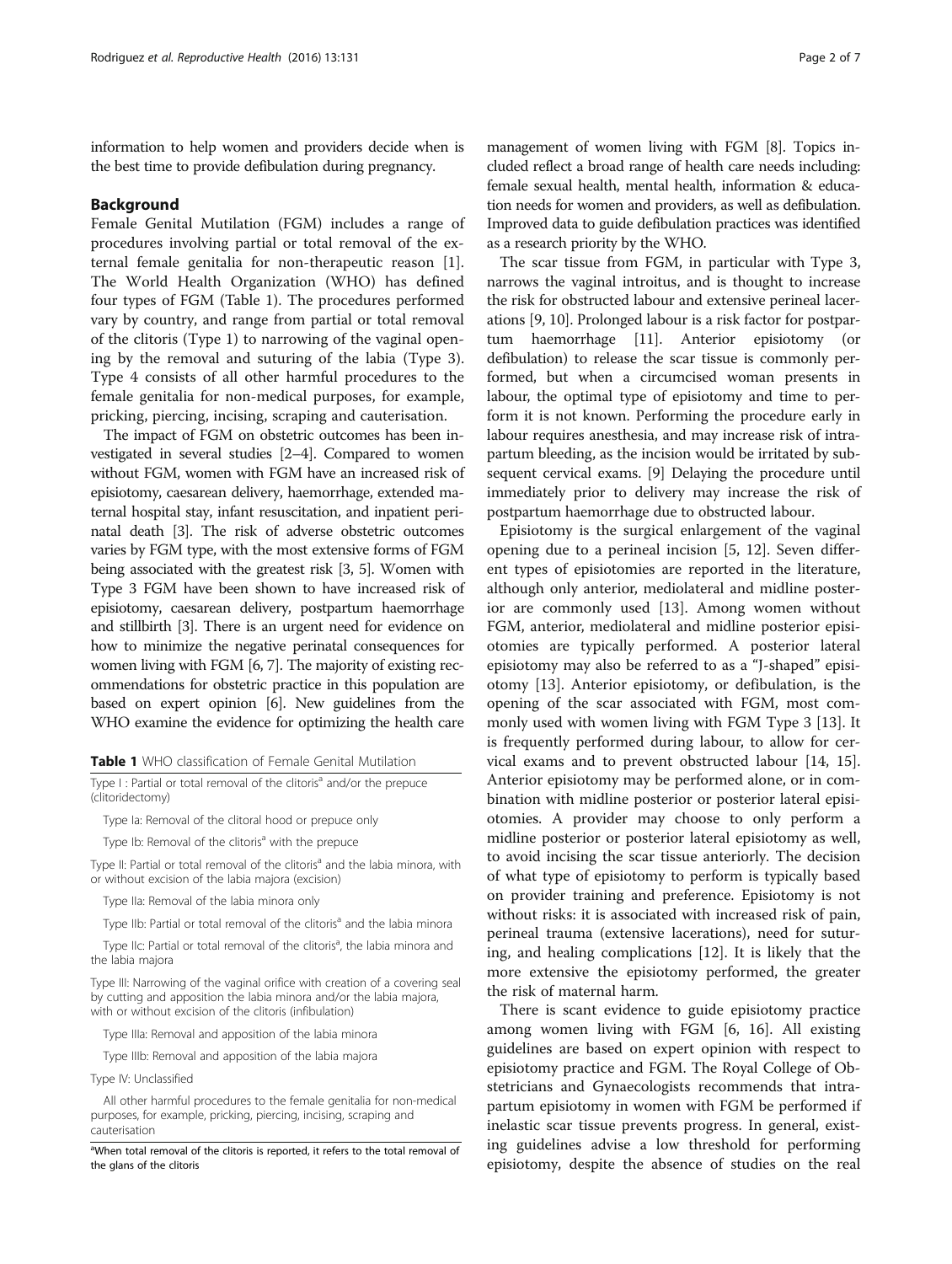benefits of episiotomy with each type of FGM [[6, 17](#page-6-0)]. No evidence exists to guide the type or timing of episiotomy to perform.

The objective of this study is to investigate the association between type of episiotomy and obstetric outcomes among women with living with FGM Type 3. We examine whether episiotomy improves maternal outcomes including anal sphincter tears, intrapartum blood loss requiring intervention, and postpartum haemorrhage.

# Methods

The WHO previously conducted an international, multicentre study examining obstetric outcomes in women by FGM status. The cohort contained women without FGM, as well as women with FGM, categorized by the WHO classification system. Previous papers have reported on the risks of different obstetric outcomes for both the woman and the neonate, as well as estimated costs to the health system [[3, 18\]](#page-6-0). In this sub analysis, we focus on the association between type of episiotomy and maternal outcomes in women with FGM Type 3.

Women who presented for singleton delivery at 28 obstetric centres in Burkina Faso, Ghana, Kenya, Nigeria, Senegal and Sudan between November 2001 and March 2003 were screened for study eligibility. Women with multiple gestations, or presenting for elective caesarean delivery or in advanced labour (unable to complete a pelvic exam prior to delivery) were excluded from the study, along with women who were unwilling or unable to give informed consent. Women and their infants were then followed until time of maternal discharge from the hospital. All participants provided informed consent prior to enrolment. Institutional review boards at all participating hospitals and the World Health Organization (WHO) Secretariat Committee on Research Involving Human Subjects gave ethics approval.

We used descriptive statistics and bivariate measures of association to describe the study population and the population of women by type of FGM. Bivariate and multivariable logistic regression models were used to examine the association of type of episiotomy and maternal outcomes (anal sphincter tears, intrapartum blood loss requiring intervention, and postpartum haemorrhage) among women with type 3 FGM.

# Study population

We included only women having a vaginal delivery; this included normal vaginal delivery, assisted operative delivery (forceps or vacuum) and assisted breech delivery. Women giving birth by caesarean were excluded. Participants had an antepartum examination of the external genitalia, by a trained study midwife, to determine whether or not they had undergone FGM. If they had FGM, the type was categorized according to the WHO classification system (Table [1\)](#page-1-0). The pelvic exam also included an assessment of outlet obstruction: the dimension of the introitus was evaluated by fingerbreadths. For the analysis of the association between episiotomy and maternal health outcomes, we limited our sample to women who were living with FGM Type 3 with data on episiotomy status.

# Study variables

Our key independent variable for analysis was episiotomy type. If an episiotomy was performed, the study investigator recorded the type. Episiotomy was classified as follows: no episiotomy, anterior (deinfibulation), posterior lateral, and anterior with simultaneous posterior lateral episiotomy. The dimension of the introitus was assessed by finger breadths and coded as one, two, three, or more than three fingerbreadths. For the multivariable models, we included the following demographic characteristics of the woman: her age, place of residence (urban/rural), socioeconomic status (low, medium, high) and level of education.

Three maternal health outcomes served as our dependent variables—anal sphincter tears, intrapartum blood loss requiring an intervention, and post partum haemorrhage. Degree of tear was included as a dichotomous variable, with comparing more extensive lacerations (anal sphincter tears, also called  $3<sup>rd</sup>$  and  $4<sup>th</sup>$  degree obstetric tears) to no tear or 1st or  $2<sup>nd</sup>$  degree tears. Intrapartum blood loss was dichotomized comparing women who required an intervention (e.g uterotonics, dilation and curettage, transfusion) to those who did not. Postpartum haemorrhage, blood loss occurring within 24 h of delivery, was coded as a binary variable using the standard threshold of exceeding 500 ml [[11](#page-6-0)].

## Models

We examined the association between episiotomy type among women living with FGM Type 3 and each of the following outcomes—anal sphincter tears, intrapartum bleeding requiring intervention, and postpartum haemorrhage. Each type of episiotomy was compared with no episiotomy. Theoretically relevant model covariates included parity, pelvic introitus width, age, socioeconomic status, and education level. Initially we planned to enter the covariates in blocks—obstetric factors, sociodemographic factors and then the combination for fully adjusted models. However, the adjustment variables had minimal impact so we present only the unadjusted and then fully adjusted models. Odds ratios (OR) with 95 % confidence intervals were assessed for each of the three maternal outcomes. As the data were clustered in the 28 centres, robust standard errors were used to adjust for this clustering [[19](#page-6-0)].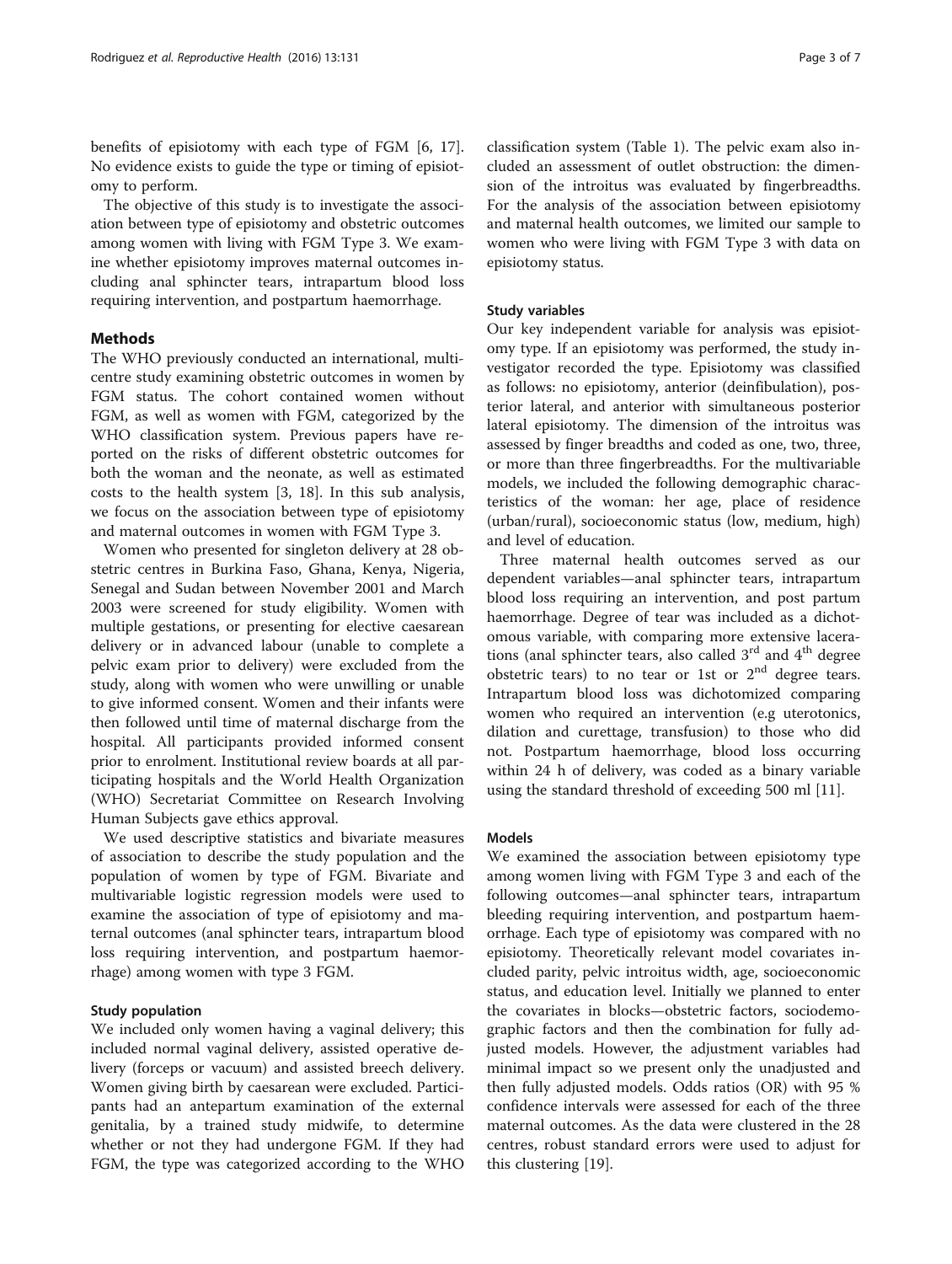# Results

Table 2 shows the characteristics of the sample population overall, and by type of FGM. 26,640 women were included—6,744 who had no FGM, 6,211 with Type 3 FGM, and 13,685 with any other type of FGM (Types 1, 2 and 4; Table 2). The majority had undergone FGM (74.7 %) and were multiparous (95.8 %). The mean age

Table 2 Sociodemographic and delivery characteristics by FGM type

|                                                                                     | Full<br>sample (n<br>$= 26,640$ | No FGM<br>$(n=$<br>6,696) | Type 3<br>$FGM(n=$<br>6,187 | Other<br>$FGM(n=$<br>13,591) |
|-------------------------------------------------------------------------------------|---------------------------------|---------------------------|-----------------------------|------------------------------|
| FGM status (%)                                                                      | 74.0                            | 25.2                      | 23.4                        | 51.3                         |
| Episiotomy (%) <sup>a, b</sup>                                                      |                                 |                           |                             |                              |
| None                                                                                | 57.3                            | 71.1                      | 13.8                        | 70.4                         |
| Anterior                                                                            | 6.9                             | 2.5                       | 18.0                        | 4.0                          |
| Posterior Lateral                                                                   | 21.5                            | 25.4                      | 12.3                        | 23.7                         |
| Anterior and Posterior                                                              | 13.6                            | 0.6                       | 54.5                        | 1.3                          |
| Other                                                                               | 0.7                             | 0.4                       | 1.2                         | 0.6                          |
| Age (mean) <sup>a, b</sup>                                                          | 26.3                            | 25.1                      | 27.1                        | 26.5                         |
| Urban Residence a, b                                                                | 62.7                            | 59.3                      | 71.9                        | 60.3                         |
| Education (%) <sup>a, b</sup>                                                       |                                 |                           |                             |                              |
| No education                                                                        | 31.8                            | 34.3                      | 16.6                        | 37.5                         |
| Non-formal                                                                          | 8.0                             | 5.6                       | 4.0                         | 11.0                         |
| Primary                                                                             | 26.7                            | 32.2                      | 26.6                        | 24.1                         |
| Secondary                                                                           | 25.0                            | 23.1                      | 38.4                        | 19.9                         |
| Tertiary                                                                            | 8.4                             | 4.8                       | 14.4                        | 7.5                          |
| Socioeconomic status (%) <sup>a, b</sup>                                            |                                 |                           |                             |                              |
| Low                                                                                 | 35.6                            | 38.2                      | 16.7                        | 42.8                         |
| Medium                                                                              | 61.0                            | 58.8                      | 79.6                        | 53.7                         |
| High                                                                                | 3.4                             | 3.0                       | 3.7                         | 3.5                          |
| Country (%) <sup>a, b</sup>                                                         |                                 |                           |                             |                              |
| Burkina Faso                                                                        | 17.0                            | 13.2                      | 9.3                         | 22.5                         |
| Ghana                                                                               | 10.9                            | 25.7                      | 0.5                         | 8.4                          |
| Kenya                                                                               | 18.9                            | 8.9                       | 0.6                         | 31.9                         |
| Nigeria                                                                             | 14.6                            | 23.3                      | 6.4                         | 14.1                         |
| Senegal                                                                             | 12.5                            | 10.2                      | 0.4                         | 18.4                         |
| Sudan                                                                               | 26.5                            | 18.7                      | 82.7                        | 4.8                          |
| Any Previous Births (%) <sup>a</sup>                                                | 64.1                            | 60.1                      | 65.0                        | 65.7                         |
| Pelvic introitus width a, b<br>(mean fingerbreadths)                                | 2.46                            | 2.58                      | 2.39                        | 2.49                         |
| Anal sphincter tear (3 <sup>rd</sup> or 4 <sup>th</sup> Degree) (%) <sup>a, b</sup> | 7.5                             | 8.6                       | 1.9                         | 9.5                          |
| Intrapartum Blood Loss<br>(requiring intervention)<br>$(96)$ a, b                   | 1.4                             | 1.4                       | 0.6                         | 1.7                          |
| Postpartum<br>haemorrhage (%) <sup>a, b</sup>                                       | 6.2                             | 4.8                       | 3.4                         | 8.2                          |

 $a$  Type 3 statistically different from No FGM;  $<sup>b</sup>$  Type 3 statistically different from</sup> other FGM types

was 26, and the majority lived in an urban setting (Table 2). The majority of births were spontaneous vaginal deliveries (90.0 %) with assisted vaginal delivery (vacuum or forceps) accounting for 2.7 % of births, and assisted breech deliveries 1.1 %. Compared to women who had either no FGM or FGM Types 1, 2 and 4, women with FGM Type 3 were significantly older, more likely to live in urban areas, have more education, medium SES and to be living in Sudan. These women were also significantly more likely to have an anterior/ posterior episiotomy, and significantly less likely have anal sphincter, intrapartum and postpartum haemorrhage. We then analysed the characteristics of our population by type of episiotomy performed (Table 3). Compared to women with no episiotomies, women with anterior episiotomies were significantly older (27.4 vs 30.1) and of urban residence (76.1 % vs 67.6 %). Women with posterior lateral episiotomies were significantly more likely to have no education (22.5 % vs 39 %) than

Table 3 Demographic characteristics of women with type 3 FGM by type of episiotomy

|                             | No episiotomy Anterior |                   | Posterior<br>lateral | Anterior & Other<br>posterior |                   |
|-----------------------------|------------------------|-------------------|----------------------|-------------------------------|-------------------|
|                             | $(n = 857)$            | $(n = 1115)$      | $(n = 763)$          | $(n = 3377)$                  | $(n = 75)$        |
| Age (mean)                  | 27.4                   | 30.1 <sup>a</sup> | $24.9^{a}$           | 26.6 <sup>a</sup>             | 21.8 <sup>a</sup> |
| Urban<br>Residence          | 67.6                   | 76.1 <sup>a</sup> | 68.0                 | 72.4 <sup>a</sup>             | 76.0              |
| Education (%)               |                        |                   |                      |                               |                   |
| No<br>education             | 39.0                   | 18.0 <sup>a</sup> | $22.5^a$             | 9.0 <sup>a</sup>              | 24.0              |
| Non-<br>formal              | 9.1                    | 2.3               | 7.0                  | 1.8                           | 41.3              |
| Primary                     | 22.7                   | 32.1              | 24.4                 | 26.1                          | 28.0              |
| Secondary                   | 21.7                   | 41.1              | 35.0                 | 43.3                          | 4.0               |
| Tertiary                    | 7.5                    | 6.5               | 11.1                 | 19.8                          | 2.7               |
| Socioeconomic<br>status (%) |                        |                   |                      |                               |                   |
| Low                         | 37.9                   | $14.1^{\circ}$    | $28.2^a$             | 9.0 <sup>a</sup>              | 38.7              |
| Medium                      | 59.2                   | 83.1              | 66.6                 | 87.0                          | 61.3              |
| High                        | 2.9                    | 2.8               | 5.2                  | 4.0                           | 0.0               |
| Country (%)                 |                        |                   |                      |                               |                   |
| Burkina<br>Faso             | 31.5                   | 5.9 <sup>a</sup>  | 26.9 <sup>a</sup>    | 0.8 <sup>a</sup>              | 5.3 <sup>a</sup>  |
| Ghana                       | 2.7                    | 0.0               | 0.8                  | 0.1                           | 0.0               |
| Kenya                       | 2.7                    | 0.4               | 0.9                  | 0.2                           | 1.3               |
| Nigeria                     | 22.5                   | 0.8               | 11.3                 | 1.3                           | 90.1              |
| Senegal                     | 1.4                    | 0.0               | 1.8                  | 0.0                           | 0.0               |
| Sudan                       | 39.2                   | 92.9              | 58.3                 | 97.7                          | 2.7               |
| Any Previous<br>Births (%)  | 72.7                   | 91.7 <sup>a</sup> | $53.0^{a}$           | 57.4 <sup>a</sup>             | 42.7 <sup>a</sup> |

<sup>a</sup>Statistically different from "no episiotomy"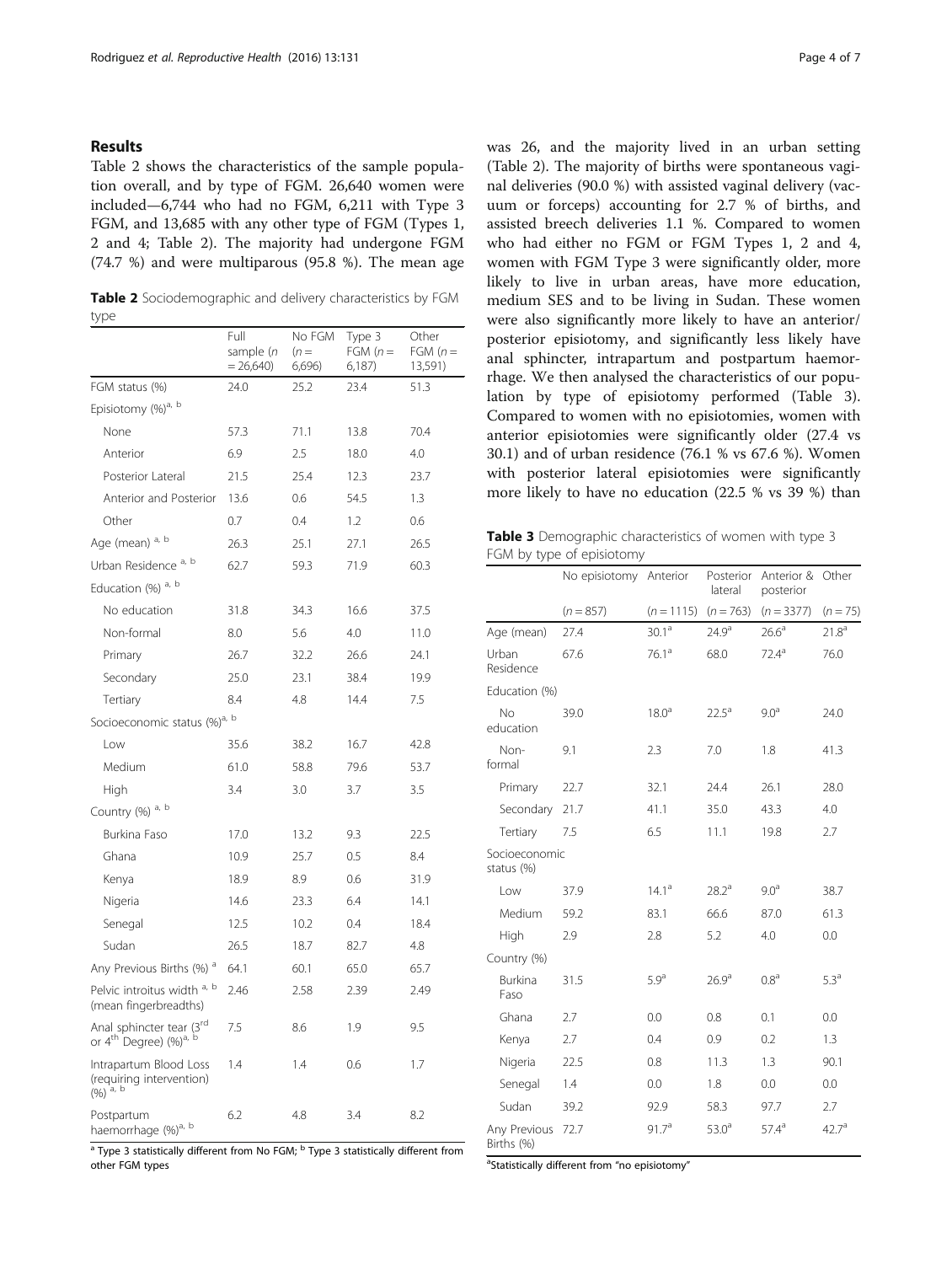women without episiotomies. And lastly, women with the most extensive episiotomy type (anterior and midline posterior) were found to be significantly more likely to be of urban residence (72.4 % vs 67.6 %) and significantly less likely to be of low socioeconomic status (9 % vs 37.9 %).

Women with FGM Type 3 had significantly narrower introituses when compared with women without FGM or with other types of FGM (mean of 2.37 fingers compared with 2.56 and 2.45,  $p < 0.001$ ). Width of pelvic introitus was associated with episiotomy performed among women with FGM Type 3; women with more narrow introituses were significantly more likely to have an episiotomy. The analysis sample was limited to the 6,187 women who had FGM Type 3 with data on episiotomy status.

We first investigated whether type of episiotomy performed reduced risk of anal sphincter tear  $(3^{rd}$  or  $4^{th}$  degree obstetric laceration) (Table 4). As there is minimal difference between the unadjusted and adjusted models, we present the adjusted results. Among women with FGM type 3, anterior, posterior lateral and anterior with posterior lateral episiotomy significantly decreased the odds of an anal sphincter tear. Compared with no episiotomy, anterior episiotomy had a stronger protective effect against anal sphincter tears  $(AOR = 0.15; 95 %$  CI 0.05–0.45) than posterior lateral  $(AOR = 0.66; 95 %$  CI 0.55–0.80) or both anterior and posterior lateral episiotomies performed concurrently (AOR = 0.21; 95 % CI  $0.11 - 0.37$ ).

With respect to postpartum haemorrhage (Table 5), among women with Type 3 FGM, all types of episiotomy were significantly associated with decreased odds of excessive bleeding postpartum (Table 5). Compared with no episiotomy, anterior episiotomy (AOR = 0.08; 95%CI 0.02–0.35), posterior lateral (AOR = 0.16; 95 % CI 0.04–0.67) and the combination of the two  $(AOR = 0.04; 95 % CI 0.02-0.09)$ had a protective effect against postpartum haemorrhage.

We then examined the association between type of episiotomy and risk of intrapartum bleeding requiring intervention (Table [6\)](#page-5-0). Among women with Type 3 FGM, no significant association was seen between anterior or posterior lateral episiotomy and odds of intrapartum bleeding. There was a statistically significant protective association between the combination of the two types of episiotomy, anterior and posterior lateral concurrently was observed (AOR = 0.03; 95 % CI 0.01–0.08).

# **Discussion**

## Main findings

Our study suggests that among women with Type 3 FGM anterior episiotomy in labour is protective against anal sphincter tears and postpartum haemorrhage, and Table 4 Unadjusted and adjusted odds ratios of anal sphincter tear among women with FGM Type 3 by episiotomy type

|                                 | Model 1: Unadjusted odds<br>ratios (95 % CI) | Model 2: Adjusted odds<br>ratio (95 % CI) |  |
|---------------------------------|----------------------------------------------|-------------------------------------------|--|
| Episiotomy type                 |                                              |                                           |  |
| None<br>(comparison)            | 1.00                                         | 1.00                                      |  |
| Anterior                        | $0.11$ (0.05-0.25)***                        | $0.15(0.06 - 0.40)$ ***                   |  |
| Posterior lateral               | $0.72(0.48 - 1.07)$                          | $0.68$ $(0.50-0.94)$ *                    |  |
| Anterior &<br>Posterior lateral | $0.18(0.11-0.31)$ ***                        | $0.21$ (0.12-0.36)***                     |  |
| Other                           | $0.73(0.09 - 5.87)$                          | $0.62(0.04 - 6.4)$                        |  |
| Obstetric characteristics       |                                              |                                           |  |
| Parity                          |                                              | $0.64(0.40-1.02)$                         |  |
| Pelvic introitus                |                                              | $1.19(0.89 - 1.60)$                       |  |
| Demographic characteristics     |                                              |                                           |  |
| Age                             |                                              | $0.98(0.94 - 1.02)$                       |  |
| Education                       |                                              | $0.96(0.73 - 1.26)$                       |  |
| <b>SES</b>                      |                                              | $0.71(0.30 - 1.67)$                       |  |

 $***p \le 0.001, **p \le 0.01***p \le 0.05$ 

Adjusted for clustering at the centre level ( $n = 28$ )

Note: Pelvic introitus assessed by fingerbreadths

does not have a significant effect on intrapartum bleeding that required an intervention. A protective effect was seen with all types of episiotomy and anal sphincter tears and postpartum haemorrhage among women with FGM Type 3. Only concurrent anterior and posterior lateral

Table 5 Unadjusted and adjusted odds ratios of postpartum haemorrhage among women with FGM Type 3, by episiotomy type

|                                 | Model 1: Unadjusted<br>odds ratio (95 % CI) | Model 2: Adjusted odds<br>ratio (95 % CI) |
|---------------------------------|---------------------------------------------|-------------------------------------------|
| Episiotomy type                 |                                             |                                           |
| None<br>(comparison)            | 1.00                                        | 1.00                                      |
| Anterior                        | $0.08$ (0.02-0.26)***                       | $0.08$ (0.02-0.24)***                     |
| Posterior lateral               | $0.20$ (0.07-0.60)***                       | $0.17$ (0.05-0.52)**                      |
| Anterior &<br>Posterior lateral | $0.05$ $(0.02 - 0.12)$ ***                  | $0.04$ $(0.01 - 0.11)$ ***                |
| Other                           | $0.07$ (0.02-0.23)***                       | $0.06$ (0.02-0.20)***                     |
| Obstetric characteristics       |                                             |                                           |
| Parity                          |                                             | $0.56(0.29 - 1.08)$                       |
| Pelvic introitus                |                                             | $0.72(042 - 1.24)$                        |
| Demographic characteristics     |                                             |                                           |
| Age                             |                                             | $1.02(0.97 - 1.08)$                       |
| Education                       |                                             | $1.15(0.77 - 1.71)$                       |
| <b>SFS</b>                      |                                             | $0.82(0.45 - 1.49)$                       |

\*\*\*p  $\leq 0.001$ , \*\*p  $\leq 0.01$  \*\*\*p  $\leq 0.05$ 

Adjusted for clustering at the centre level ( $n = 28$ )

Note: Pelvic introitus assessed by fingerbreadths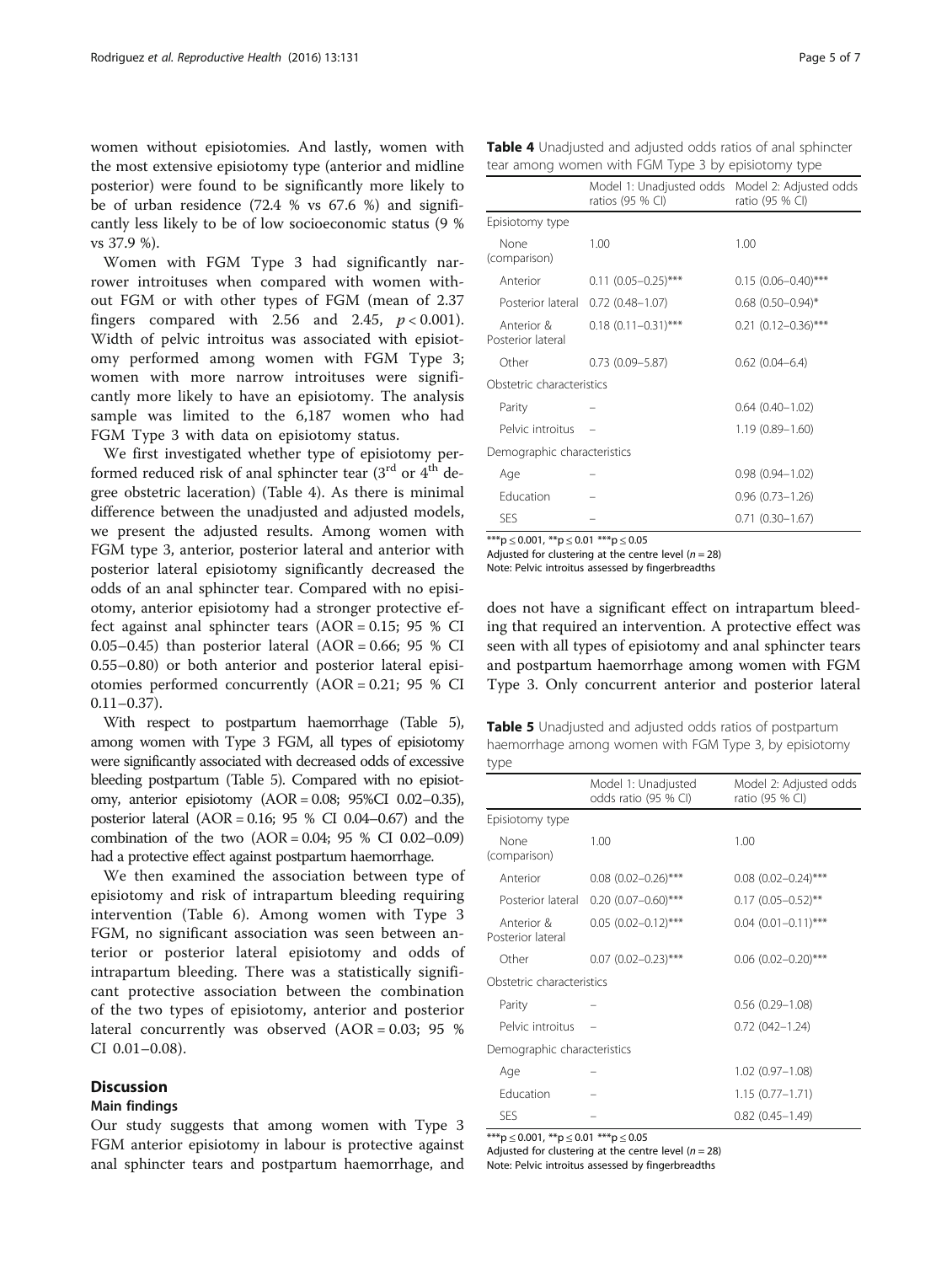<span id="page-5-0"></span>Table 6 Unadjusted and adjusted odds ratio of intrapartum haemorrhage among women with FGM Type 3 by episiotomy type

|                                 | Model 1: Unadjusted<br>odds ratio (95 % CI) | Model 2: Adjusted odds<br>ratio (95 % CI) |
|---------------------------------|---------------------------------------------|-------------------------------------------|
| Episiotomy type                 |                                             |                                           |
| None (comparison)               | 1.00                                        | 1.00                                      |
| Anterior                        | $0.07(0.004 - 1.2)$                         | $0.08(0.005 - 1.31)$                      |
| Posterior lateral               | $0.35(0.07 - 1.68)$                         | $0.33(0.05 - 2.14)$                       |
| Anterior &<br>Posterior lateral | $0.03$ (0.005-0.21)***                      | $0.03$ (0.004-0.27)***                    |
| Other                           | 1.04 (0.25–4.34)                            | $0.91(0.12 - 7.04)$                       |
| Obstetric characteristics       |                                             |                                           |
| Parity                          |                                             | $0.57(0.23 - 1.43)$                       |
| Pelvic introitus                |                                             | $1.18(0.53 - 2.34)$                       |
| Demographic characteristics     |                                             |                                           |
| Age                             |                                             | $1.00(0.93 - 1.07)$                       |
| Education                       |                                             | $0.91(0.60 - 1.39)$                       |
| SES                             |                                             | $1.08(0.32 - 3.63)$                       |

\*\*\*p  $\leq$  0.001, \*\*\*p  $\leq$  0.05

Adjusted for clustering at the centre level ( $n = 28$ ) Note: Pelvic introitus assessed by fingerbreadths

episiotomies were associated with decreased odds of intrapartum blood loss requiring an intervention: this likely reflects the timing of when the different types of episiotomy occurred.

## Strengths and limitations

Our study should be interpreted with the following limitations in mind. A key limitation is that the indication for episiotomy was not recorded; episiotomy may have been performed for a specific medical indication such as obstructed labour or foetal distress, or done routinely based on provider preference. Timing of episiotomy is also not known, and this may have an impact on study outcomes. For example, the protective effect of anterior and posterior lateral episiotomy observed may be due to differences in timing of when providers performed episiotomies. If anterior episiotomies were differentially performed earlier in labour than other types, there would be greater length of time for bleeding to occur intrapartum.

Another limitation of our study is that it only includes facility based deliveries; women who delivered in the community are omitted. This biases our results towards the null, as this population may have worse outcomes. Additionally, women presenting for scheduled caesarean delivery were not eligible for study participation. Information regarding the indication for the caesarean would be of benefit in interpreting these findings.

While the full sample includes over 26,000 women across six African countries, it is important to note that the majority of women in our analytic sample  $(n = 6,211)$ with Type 3 FGM (82.7 %) came from Sudan. This affects the generalizability of our results. While we adjusted our models to account for data clustering by centre or facility, obstetric practices and medical training are thought to vary widely by country and facilities clustering does not fully account for this unobserved heterogeneity Currently FGM is not included in the curriculum of most medical and midwifery training, and recommendations regarding clinical management are not widely known [[6\]](#page-6-0). Provider education regarding the appropriate management and clinical care of women living with FGM is essential to optimizing care. Strengths of our study include the relatively large analytic sample size of women living with Type 3 FGM. To our knowledge, no other study has provided evidence on the distribution of type of episiotomy by FGM classification or how this may impact maternal outcomes.

# Interpretation

Our study is consistent with previous evidence demonstrating that women with FGM have increased rates of episiotomy [\[3](#page-6-0)]. To date, episiotomy practice among women with FGM has been guided by expert opinion and provider preference. We provide new information on the association between type of episiotomy and key maternal outcomes (anal sphincter tear, intrapartum and postpartum bleeding) among women with Type 3 FGM. Our analysis demonstrates that episiotomy may reduce the odds of three poor obstetric outcomes; however, the risk of episiotomy needs to be also considered. Episiotomy is painful, and may result in infection, perineal trauma or healing complications [[12](#page-6-0)]. Performing the smallest episiotomy necessary to achieve maternal or foetal gain is a reasonable clinical approach, however our data show that women living with FGM are more likely to have the most extensive type of episiotomy (anterior with concurrent posterior lateral episiotomy).

Working with providers to train them in the specific and evidence based care of women living with FGM is essential to mitigating the consequences of FGM [\[6](#page-6-0), [8](#page-6-0)]. To achieve this, education on FGM needs to be incorporated into the curriculum of nursing, midwifery and medical programs. Additionally, clinical research is needed to investigate the impact of interventions in improving health outcomes for women, both during and outside of pregnancy [\[8](#page-6-0)].

# Conclusion

The objective of our study was to investigate the association between type of episiotomy and obstetric outcomes including anal sphincter tears, and intrapartum blood